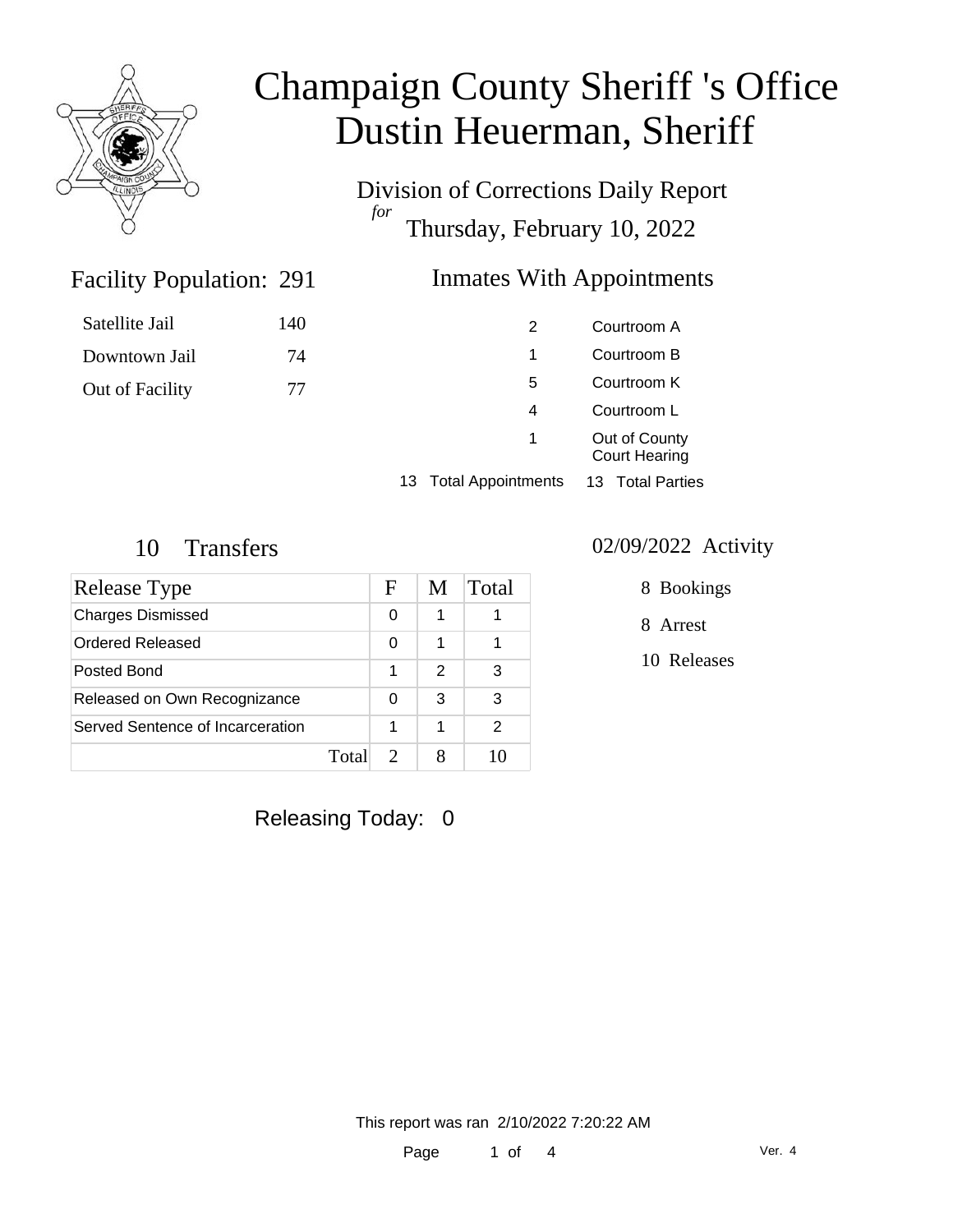

# Champaign County Sheriff 's Office Dustin Heuerman, Sheriff

Division of Corrections Daily Report *for* Thursday, February 10, 2022

#### Custody Status Count

- Direct Criminal Contempt 1
- Electronic Home Dentention 14
	- Felony Arraignment 4
	- Felony Pre-Sentence 6
		- Felony Pre-Trial 212
	- Felony Pre-Trial DUI 4
	- Felony Sentenced CCSO 3
	- Felony Sentenced IDOC 33
	- Misdemeanor Arraignment 3
		- Misdemeanor Pre-Trial 4
			- Petition to Revoke 2
			- Remanded to DHS 4
		- Traffic Sentenced CCSO 1
			- Total 291

This report was ran 2/10/2022 7:20:22 AM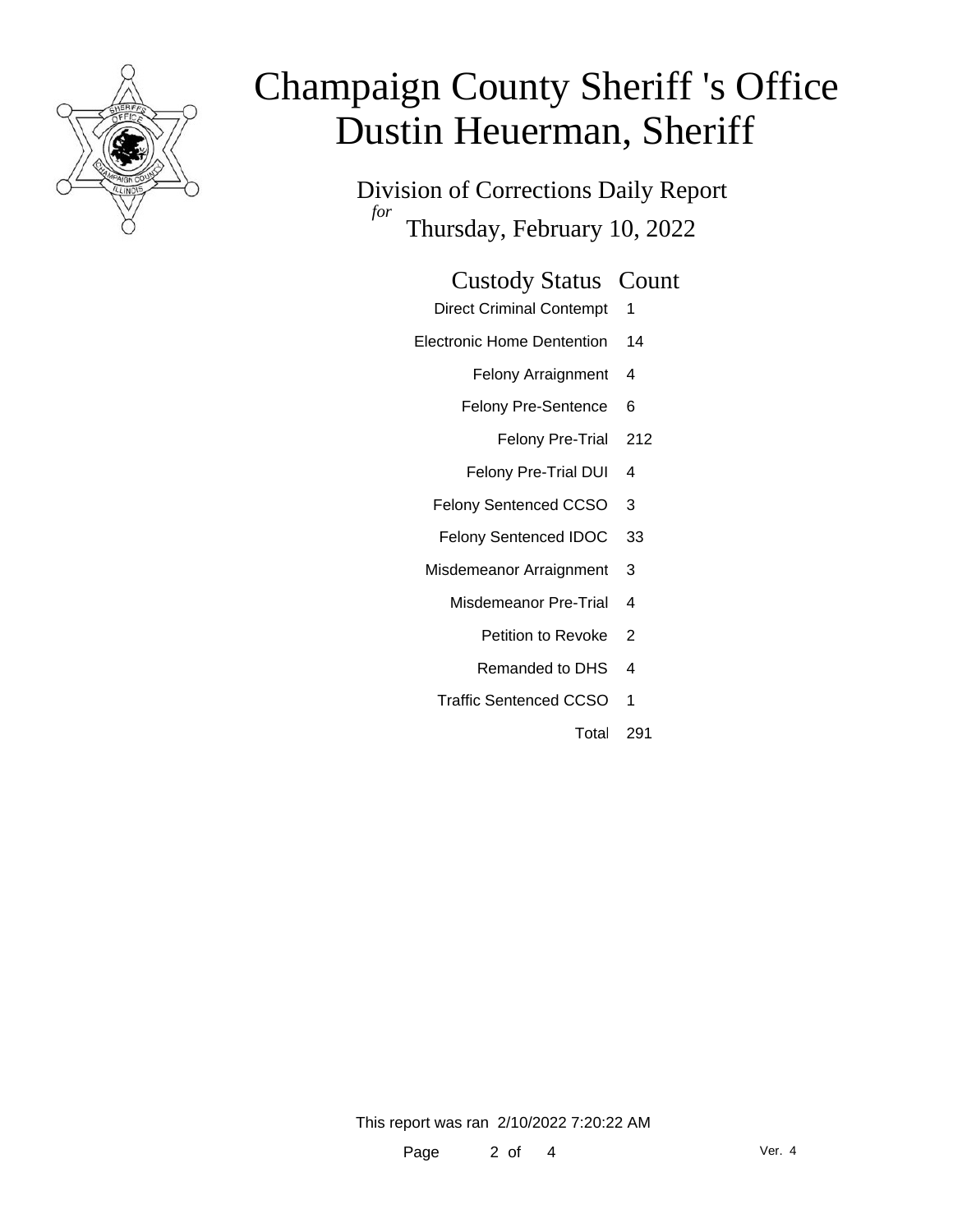

# Champaign County Sheriff 's Office Dustin Heuerman, Sheriff

Division of Corrections Daily Report *for* Thursday, February 10, 2022

### Inmates With Appointments

| Jailing Party Name               | Location                       | Number of Records / Node |
|----------------------------------|--------------------------------|--------------------------|
| CARTER, KEJUAN JAVONTE           | Courtroom K                    | 1 / Out of Facility      |
| <b>DEITZ, TILLIE SHENISE</b>     | Courtroom K                    | 1 / Satellite Jail       |
| DIEGO-MATEO, JOAQUIN             | Courtroom L                    | 1 / Downtown Jail        |
| FREED, LOGAN SUZANNE             | Courtroom L                    | 1 / Satellite Jail       |
| <b>GENTRY, DAMON LIONEL</b>      | Courtroom A                    | 1 / Satellite Jail       |
| HUNT, TAVARIS EARL               | Courtroom A                    | 1 / Satellite Jail       |
| MENCIAS-ZAPATA, JUAN ANGEL       | Courtroom K                    | 1 / Satellite Jail       |
| MOSLEY, JAMES CALVIN             | Courtroom L                    | 1 / Satellite Jail       |
| NIKOLAEV, YEVGENIY               | Out of County Court<br>Hearing | 1 / Out of Facility      |
| SMITH, COREY ADRIAN              | Courtroom L                    | 1 / Satellite Jail       |
| WALKER, WILLIAM SCOTT            | Courtroom K                    | 1 / Satellite Jail       |
| WILLIAMS, EARDIS ANTONIO, Junior | Courtroom B                    | 1 / Satellite Jail       |
| <b>WRIGHT, DEMARCO DARNELL</b>   | Courtroom K                    | 1 / Satellite Jail       |

### **Transfers**

| <b>EVANS, ANTHONY RAY</b>                 | Ordered Released                 | Satellite Jail  |
|-------------------------------------------|----------------------------------|-----------------|
| FREEMAN, TAMISHA NICOLE                   | Served Sentence of Incarceration | Out of Facility |
| <b>HAMPTON, GATERIUS IVORY</b>            | <b>Charges Dismissed</b>         | Satellite Jail  |
| HENSLEY, DAVID ANDREW                     | Released on Own Recognizance     | Satellite Jail  |
| HOWARD, RICHARD LAMONT                    | Posted Bond                      | Satellite Jail  |
| HUGHES, RUSSELL CLEON, Second Posted Bond |                                  | Satellite Jail  |
| <b>JENKINS, ARNOLD FARRIS</b>             | Served Sentence of Incarceration | Out of Facility |
| MULCAHEY, MARTIN ROBERT                   | Released on Own Recognizance     | Satellite Jail  |
| NELSON, ALEXANDER JEFFERY                 | Released on Own Recognizance     | Satellite Jail  |
| <b>WILLIAMS, MICA ILLJHON</b>             | Posted Bond                      | Satellite Jail  |